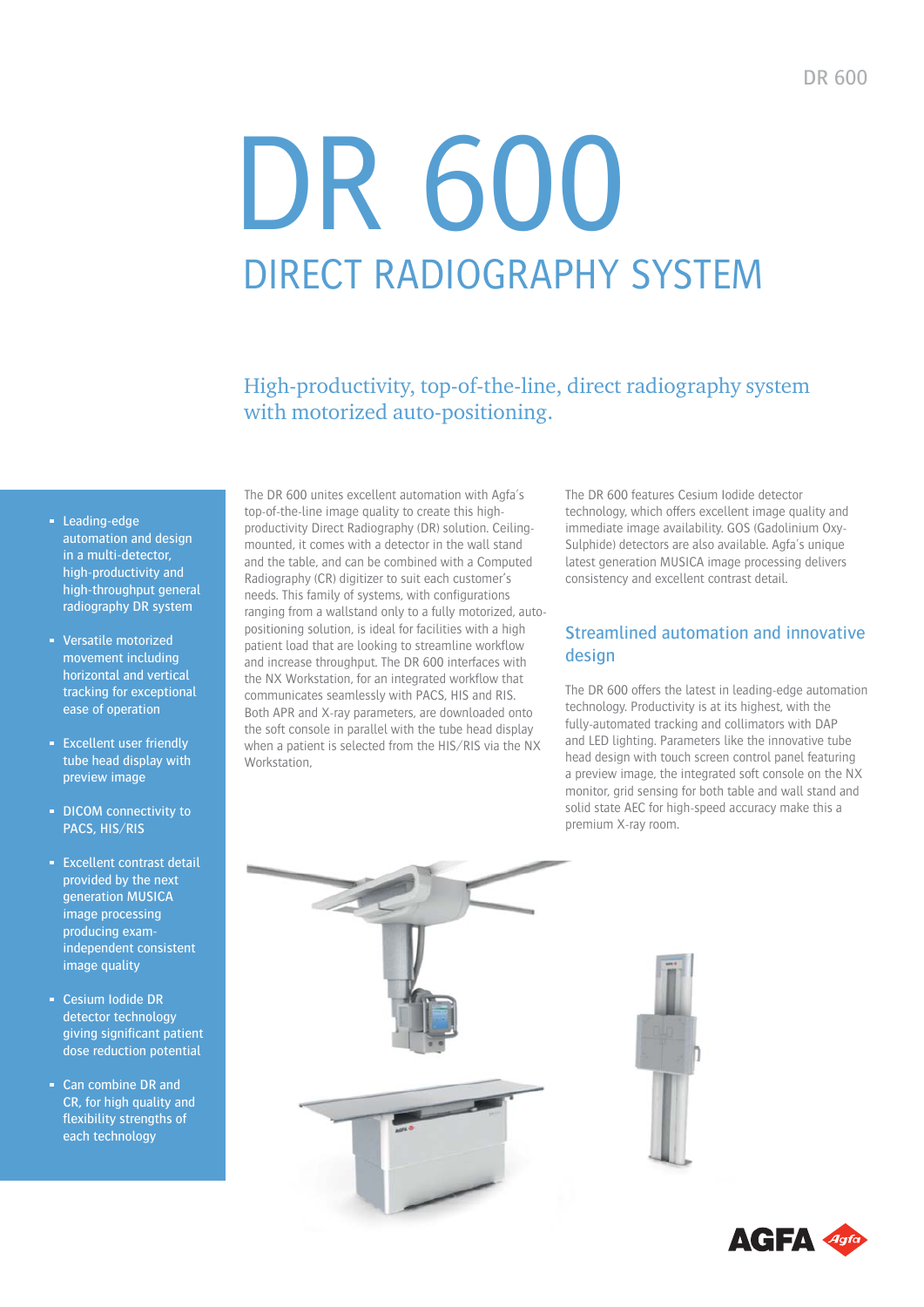



Excellent user-friendly 10 inch tube head display with preview image.

#### Ultimate ease of operation, in any situation

The versatile ceiling suspended tube crane utilises a touch sensor keypad. This can control all the ceiling support movements, the display of the X-Ray parameters and patient details. The fully-motorized table and wall stand buckys have vertical or horizontal tracking with the tube which enables DR Full Leg Full Spine functionality as an option. The radiographic table also supports a heavy patient load.

#### Configurations to meet every need

The DR 600 system offers a choice of CR and DR configurations, with a fixed detector in the wall stand and a cassette-sized detector in the table, or two cassette-sized detectors in the wall stand and the table, or a single detector that can be switched between the wall stand and the table. The fully-automatic system offers motorized vertical tracking on table and wall stand; horizontal tracking for the table, together with auto-positioning; and fixed or portable DR detectors in both the wall stand and the table.

#### Next generation MUSICA: tuned for the best results

 $\theta$ 

ö

 $\epsilon$ 

Agfa's 'gold standard' MUSICA image processing has been specially adapted and tuned to enhance the excellent DR image quality. Exam-independent, it provides consistent image quality and high contrast detail. And, with the same look-and-feel for MUSICA image processing, MUSICA workstation and DR 600, workflow is further improved in the integrated DR radiography room.

#### Detector technology with dose reduction potential

The DR 600 offers the choice of GOS (Gadolinium Oxy-Sulphide) and Cesium Iodide technology, for high quality and high productivity. The excellent image quality of the Cesium Iodide offers the potential for significant patient dose reduction, while the immediate availability of images speeds up workflow and reduces patient waiting times.

#### Combine CR flexibility and DR performance

The DR 600 can be integrated with Agfa's CR systems. Built on needle crystal detector technology, the combined systems deliver the high image quality and potential for dose reduction of DR, with the flexibility of cassette-based CR systems.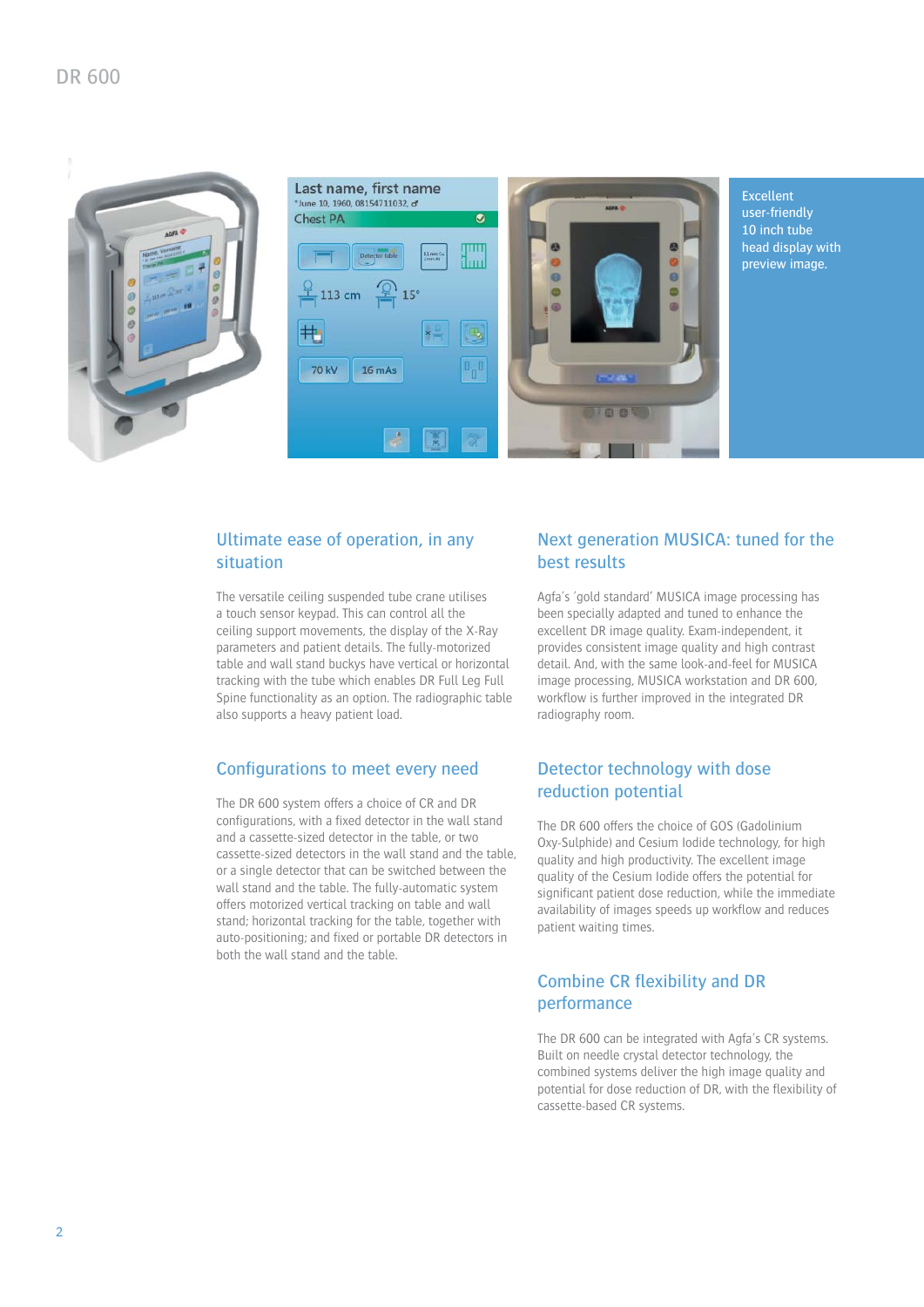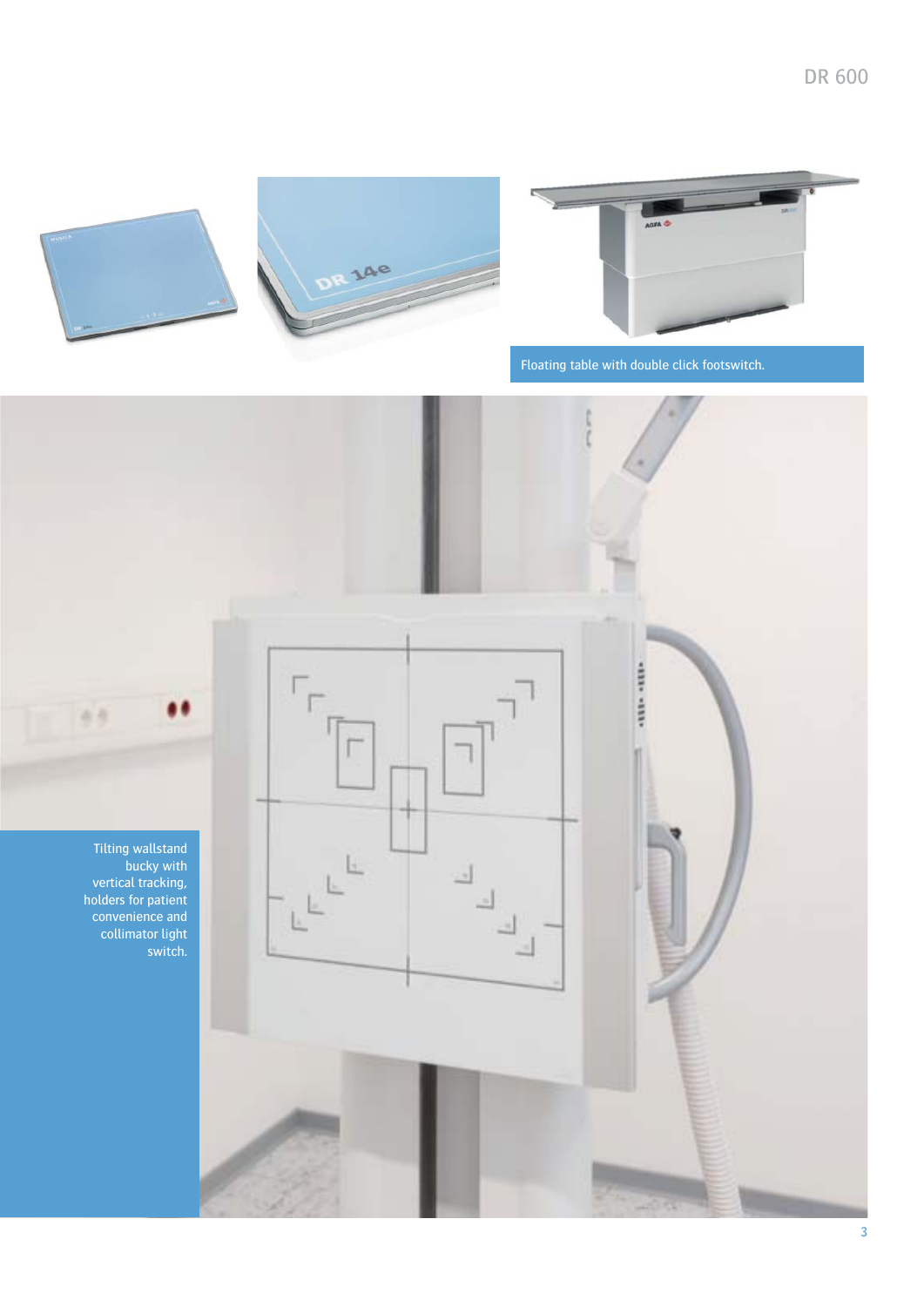## **Technical Specifications**

#### PATIENT TABLE

- $\blacksquare$  Tabletop width: 81 cm
- Tabletop length: 220 cm
- Table height (motorized adjustment): 55 to 90 cm
- $\blacksquare$  X-Ray absorption: < 0.7 mm Al equivalent
- Tabletop travel longitudinal: 110 cm (+60 cm, -50 cm)
- Tabletop travel transverse: 24 cm.  $(\pm 12 \text{ cm})$
- Tabletop material: Resopal HPL (DIN EN438)
- **Max. patient weight: 320kg**
- Automatic exposure control:
	- 3-field ion chamber

#### CEILING MOUNTED X-RAY TUBE SUPPORT

- Ideal room height: between 2812 mm and 2965 mm
- Tube rotation range:  $0^\circ$ ,  $\pm$  90 $^\circ$ ,  $\pm$  12 $^\circ$  incl raster
- **Tube rotation range: -180°** +180°

#### **COLLIMATORS**

- **Inherent filtration: 2mm Al equivalent**
- $\blacksquare$  Full field light localizer: >160lx
- $\blacksquare$  Additional filtration:
	- $-1$  mm Al  $+$  0,1 mm Cu
	- $-1$  mm Al  $+$  0,2 mm Cu
	- 2 mm Al
- Rotation:  $0^\circ$ ,  $\pm 45^\circ$ ,  $\pm 90^\circ$

#### WALLSTAND

- **Minimum room height: 250 cm**
- Vertical Movement Range: 33,5 cm to 183 cm above floor (center position)
- Tilting bucky, angle of detector: -20° to +90° (horizontal position)
- Distance between front panel and detector: 50 mm
- Radiation absorption:  $<$  0.7mm Al equivalent
- $\blacksquare$  Automatic exposure control: 3-field ion chamber

#### SYSTEM ACCESSORIES

- Table compression belt
- Table hand grips
- **Table mattress**
- Lateral cassette holder for table

#### Lateral arm rest for wallstand

Hand grips for wallstand

#### CEILING SUSPENSION ACCESSORIES

- DR 600 Longitudinal rails 6 m
- DR 600 Longitudinal rails 5.5 m
- DR 600 Longitudinal rails 5 m
- DR 600 Longitudinal rails 4.5 m
- DR 600 Longitudinal rails 4 m
- DR 600 Longitudinal rails 3.5 m
- DR 600 Bridge 4 m
- DR 600 Bridge 3.5 m
- DR 600 Bridge 3 m
- DR 600 Bridge 2.5 m

#### INSTALLATION DATA

- **Line voltage Power Line 400V Y-source:** 
	- $-400$  V  $\degree$
	- 50/60 Hz
	- Three-Phase (3PH+N+PE)
	- Stand-by power max. 3.3A
- Power Line  $400/480V \triangle$  source:
	- 400/480 V  $\degree$  (Selectable by service personal)
	- 50/60 Hz
	- Three-Phase (3PH+PE)
	- Stand-by power max. 3.3A

#### Ambient conditions (operation)

- **Temperature Range: +10° C to +35° C**
- Humidity (non condensing): 30% to 75% relative humidity
- Atmospheric pressure:
	- Between 70 and 106 kPa
	- Maximum altitude 3000 m

#### **WEIGHTS**

- Generator: 75 Kg
- Carriage: 240 Kg
- 2 Longitudinal rails (6m): 68 Kg
- Bridge or Transversal rails (4m): 43 Kg
- $\blacksquare$  Table: 215 Kg
- Wall stand assembly: 157 Kg
- Tilting wall stand assembly: 196 Kg
- Bucky in Table: 26.5 Kg
- Bucky in wall stand: 26 Kg
- Collimator: 11 Kg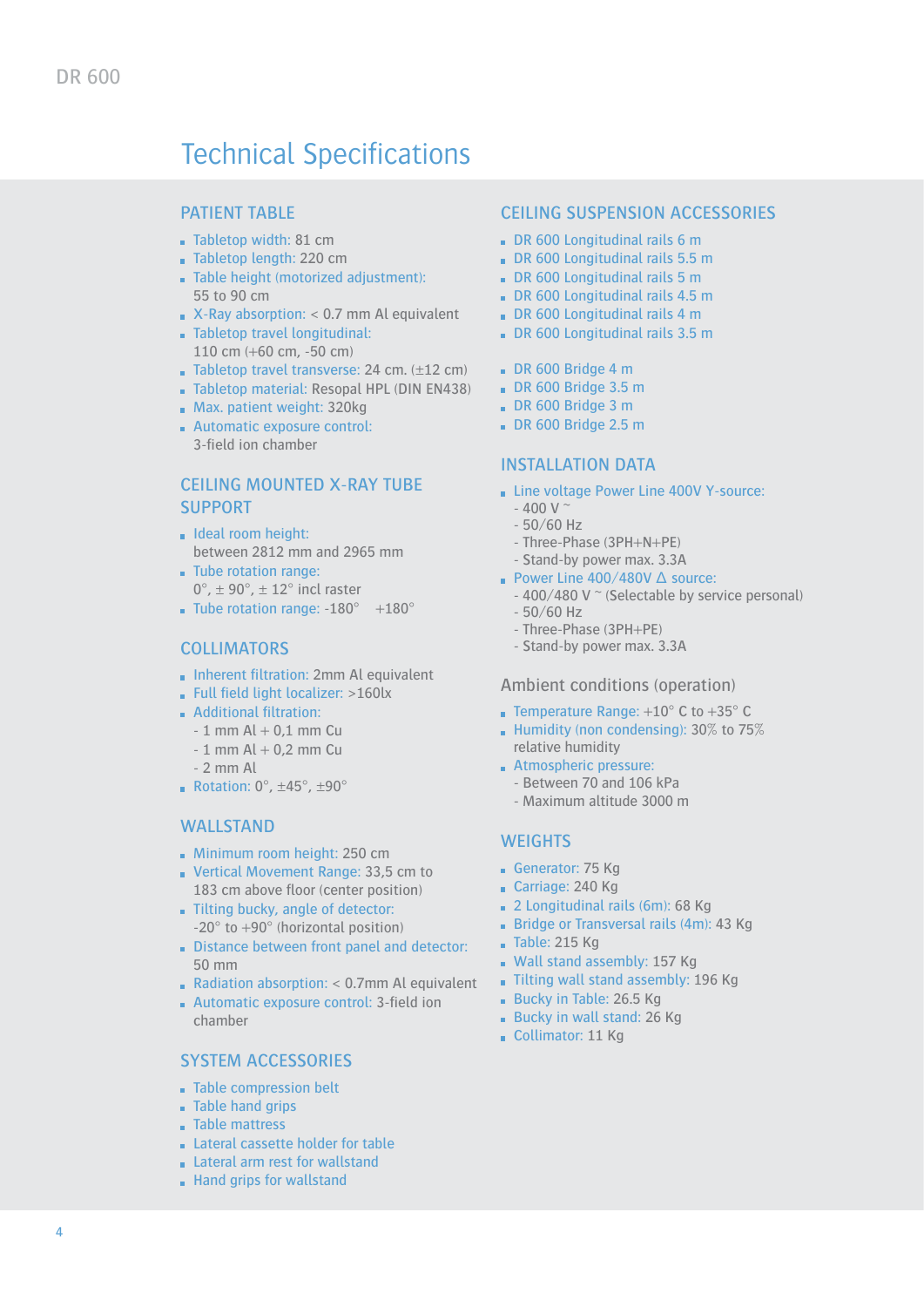#### **GENERATORS**

| <b>Generator model</b>                                            | <b>EDITOR HFe 501</b>                                                            | <b>EDITOR HFe 601</b>                                           | <b>EDITOR HFe 801</b>                                           |
|-------------------------------------------------------------------|----------------------------------------------------------------------------------|-----------------------------------------------------------------|-----------------------------------------------------------------|
| Max. Power                                                        | 50 kW                                                                            | 65 kW                                                           | 80 kW                                                           |
| Power Output<br>(at 0.1s)                                         | 625mA: 80kVp<br>500mA: 100kVp<br>400mA: 125kVp<br>330mA: 150kVp                  | 800mA: 80kVp<br>650mA: 100kVp<br>520mA: 125kVp<br>430mA: 150kVp | 800mA: 80kVp<br>800mA: 100kVp<br>640mA: 125kVp<br>530mA: 150kVp |
| kV-Range<br>for exposure<br>in increments of or in kV<br>Accuracy | 40-150 kV                                                                        | 40-150 kV                                                       | 40-150 kV                                                       |
|                                                                   | $1$ kV<br>27 steps<br>$±(5%+1kV)$                                                |                                                                 |                                                                 |
| mAs-Range                                                         | $0.5 - 600$ mAs<br>32 steps                                                      | $0.5 - 600$ mAs<br>32 steps                                     | $0.5 - 600$ mAs<br>32 steps                                     |
| Power Line 400V<br>Y-source                                       | 400 V $\sim$<br>$50/60$ Hz<br>Three-Phase (3PH+N+PE)<br>Stand-by power max. 3.3A |                                                                 |                                                                 |
| Power Line 400/480V<br>$\triangle$ source                         | 400/480 V ~<br>$50/60$ Hz<br>Three-Phase (3PH+PE)<br>Stand-by power max. 3.3A    |                                                                 |                                                                 |
| Dimensions $(W \times D \times H)$                                | 90 cm x 43 cm x 31 cm                                                            |                                                                 |                                                                 |

### X-RAY TUBE

| <b>Type</b>                                                      | E7884X                                | E7252X                                | <b>E7254FX</b>                        | E7869XX                               |
|------------------------------------------------------------------|---------------------------------------|---------------------------------------|---------------------------------------|---------------------------------------|
| <b>Speed</b>                                                     | LS                                    | <b>HS</b>                             | <b>HS</b>                             | <b>HS</b>                             |
| Nominal X-ray<br>Tube Voltage<br>(IEC60613:2010)<br>Radiographic | 150 kV                                | 150 kV                                | 150 kV                                | 150 kV                                |
| <b>Nominal Focal Spot</b><br>Value large/small<br><b>Focus</b>   | 1.2/0.6                               | 1.2/0.6                               | 1.2/0.6                               | 1.2/0.6                               |
| Length                                                           | 479 mm                                | 476 mm                                | 463 mm                                | 496 mm                                |
| Maximum Diameter                                                 | 152.4 mm                              | 152.4 mm                              | 172 mm                                | $195$ mm                              |
| Target Anode Angle                                               | 12 degrees                            | 12 degrees                            | 12 degrees                            | 12 degrees                            |
| <b>Diameter</b>                                                  | 74 mm                                 | 74 mm                                 | 100 mm                                | 100 mm                                |
| Construction                                                     | Rhenium-Tungsten-<br>faced Molybdenum | Rhenium-Tungsten-<br>faced Molybdenum | Rhenium-Tungsten-<br>faced Molybdenum | Rhenium-Tungsten-<br>faced Molybdenum |
| Weight (Approx.)                                                 | $16$ kg                               | $18$ kg                               | $20$ kg                               | $24$ kg                               |
| Anode Heat Content                                               | 210 kJ (300kHU)                       | 210 kJ (300 kHU)                      | 285 kJ (400 kHU)                      | 420 kJ (600 kHU)                      |